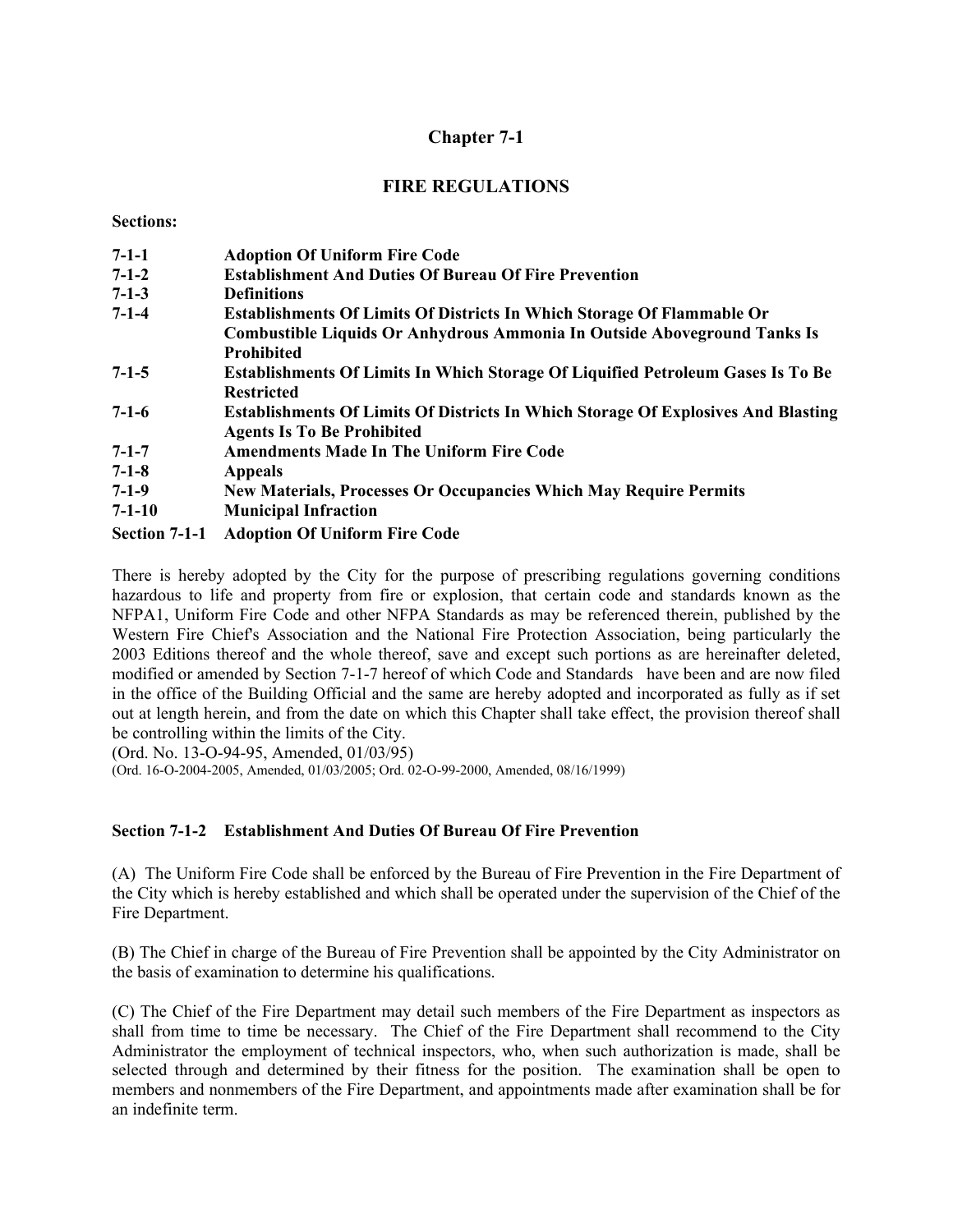#### **Section 7-1-3 Definitions**

(A) "JURISDICTION": The City of Storm Lake, Iowa.

(B) "CORPORATION COUNSEL": The attorney for the City of Storm Lake, Iowa.

#### **Section 7-1-4 Establishments Of Limits Of Districts In Which Storage Of Flammable Or Combustible Liquids Or Anhydrous Ammonia In Outside Aboveground Tanks Is Prohibited**

The storage of flammable or combustible liquids or anhydrous ammonia in outside aboveground tanks is prohibited within the following limits:

Within the City limits of Storm Lake, Iowa with the exception of the Heavy Industrial (M-2) Zoning District lying east of Geisinger Road and Flindt Drive and south of the abandoned railroad right-of-way, provided, however, that as a special exception to the foregoing, the storage of new or used oil shall be permitted in all zoning districts other than residential in outside above ground storage tanks, provided, that the total outside above ground storage of oil on such property does not exceed one thousand (1,000) gallons; provided, further, that the location of such storage tank or tanks shall be not less than five feet (5') in distance from any building located on the property and not less than ten feet (10') in distance from any lot line of the property; and provided, further, that in all other respects the installation of such tanks shall comply with the standards of the Uniform Fire Code adopted by this Chapter.

#### **Section 7-1-5 Establishments Of Limits In Which Storage Of Liquified Petroleum Gases Is To Be Restricted**

 Section 69.1.1.1 of the Uniform Fire Code shall be amended as follows: Storage of liquified petroleum gas is restricted, are hereby established as follows:

Within the City limits of Storm Lake, Iowa with the exception of the Heavy Industrial (M-2) Zoning District lying east of Geisinger Road and Flindt Drive and south of the abandoned railroad right-of-way.

(Ord. No. 13-O-94-95, Amended, 01/03/95) (Ord. 16-O-2004-2005, Amended, 01/03/2005)

#### **Section 7-1-6 Establishments Of Limits Of Districts In Which Storage Of Explosives And Blasting Agents Is To Be Prohibited**

Section 65.9.1, of the Uniform Fire Code is amended to read as follows: Storage of explosives and blasting agents is prohibited within the City Limits of Storm Lake, Iowa. (Ord. No. 13-O-94-95, Amended, 01/03/95) (Ord. 16-O-2004-2005, Amended, 01/03/2005)

#### **Section 7-1-7 Amendments Made In The Uniform Fire Code**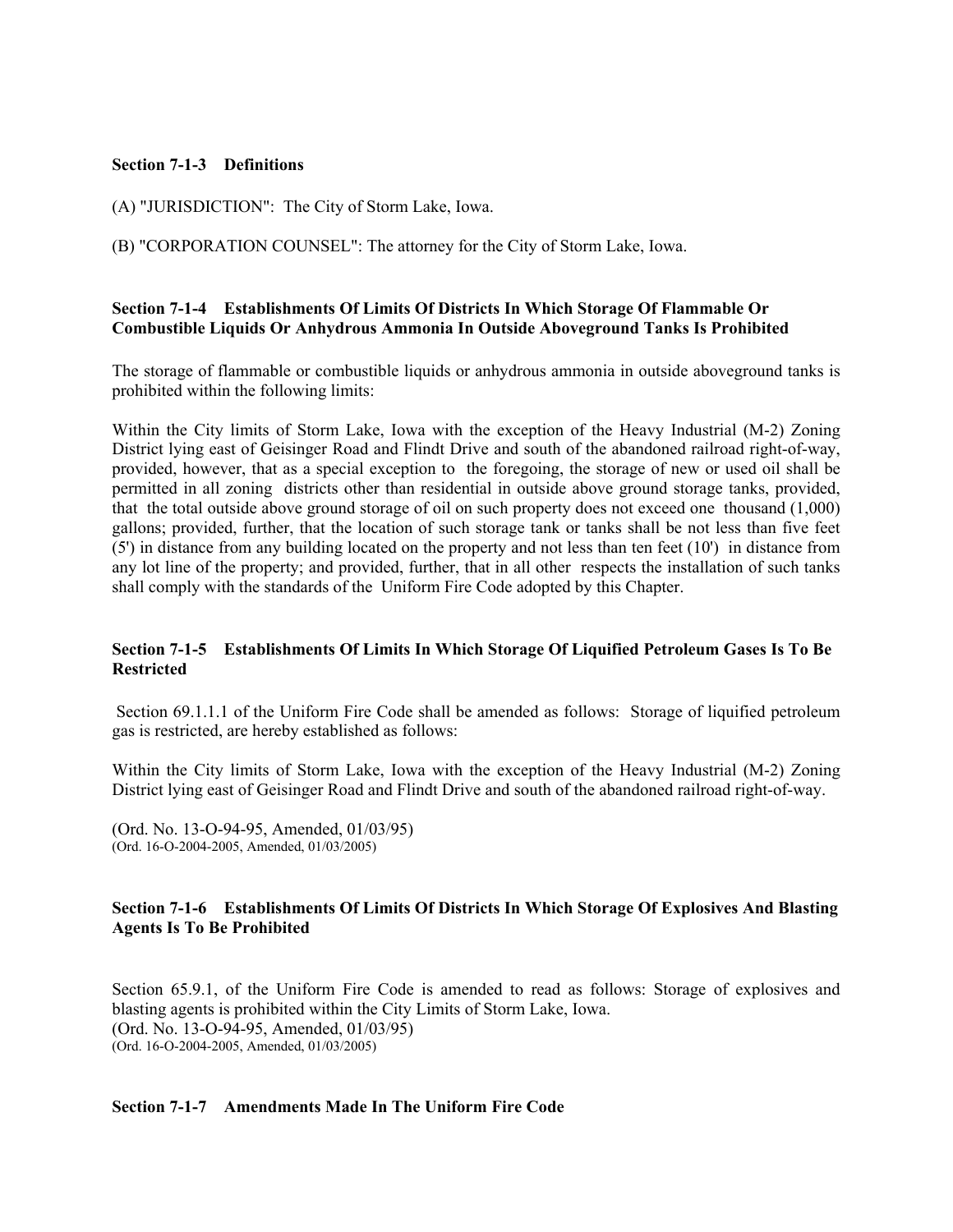NFPA30, Flammable and Combustible Liquids Code is amended and changed in the following respects:

Section 4.3.3.1 is amended to add the following sentence after the first sentence thereof to read as follows:

Location: A flammable or combustible liquid storage tank may be located underground, either away from or under a building, if such installation meets the requirements of this Section, except that no such installation can be made in any Residential District within the City.

Section 6.2.1, of NFPA 30A, as referenced by the Uniform Fire Code shall have the following added before the first sentence:

Class I or Class II liquids shall not be dispensed into the fuel tank of a motor vehicle from above ground tanks with the exception that this subsection shall prohibit the dispensing of Class I or Class II liquids in the open from a fuel dispensing system supplied by an above ground tank or tanks, not to exceed a total of 6,000 gallons in capacity at any one location, which are located in areas of the City zoned light industrial (M-1) or heavy industrial (M-2) and intended for fueling vehicles used in connection with a business operated by the owner or lessee of the premises providing:

a. An inspection of the premises and operations has been made and approval granted by the Storm Lake Fire Chief.

b. The dispensing is done on premises which are not open to the public.

c. The tank is safeguarded against collision, spillage and overfill, to the satisfaction of the Storm Lake Fire Chief.

d. The tank system is listed or approved for such above ground use, and the longest dimension of each tank shall be the horizontal dimension.

e. The tank complies with the requirements for emergency relief venting, and the tank and dispensing system the electrical classification requirements of the Code.

f. The tank or tanks are not located within forty feet (40') from any building or any property line of a parcel of land not under the ownership or lease of the operator.

g. The tank or tanks are not located within twenty feet (20') from any tanks used to store LP gas.

h. The tank storage shall be located completely within a concrete bunker which shall surround the tank or tanks and appurtenances and have the capacity to hold 120% of the capacity of the tank or tanks. The said bunker must be at least 3,000 psi concrete, be watertight with drain plug installed, and shall otherwise comply with the provisions of NFPA 30, Flammable and Combustible Liquids Code, Chapter 2 or the comparable provisions of NFPA 30A, as appropriate.

(Ord. No. 13-O-94-95, Amended, 01/03/95) (Ord. 16-O-2004-2005, Amended, 01/03/2005)

#### **Section 7-1-8 Appeals**

Whenever the Chief disapproves an application or refuses to grant a permit applied for, or when it is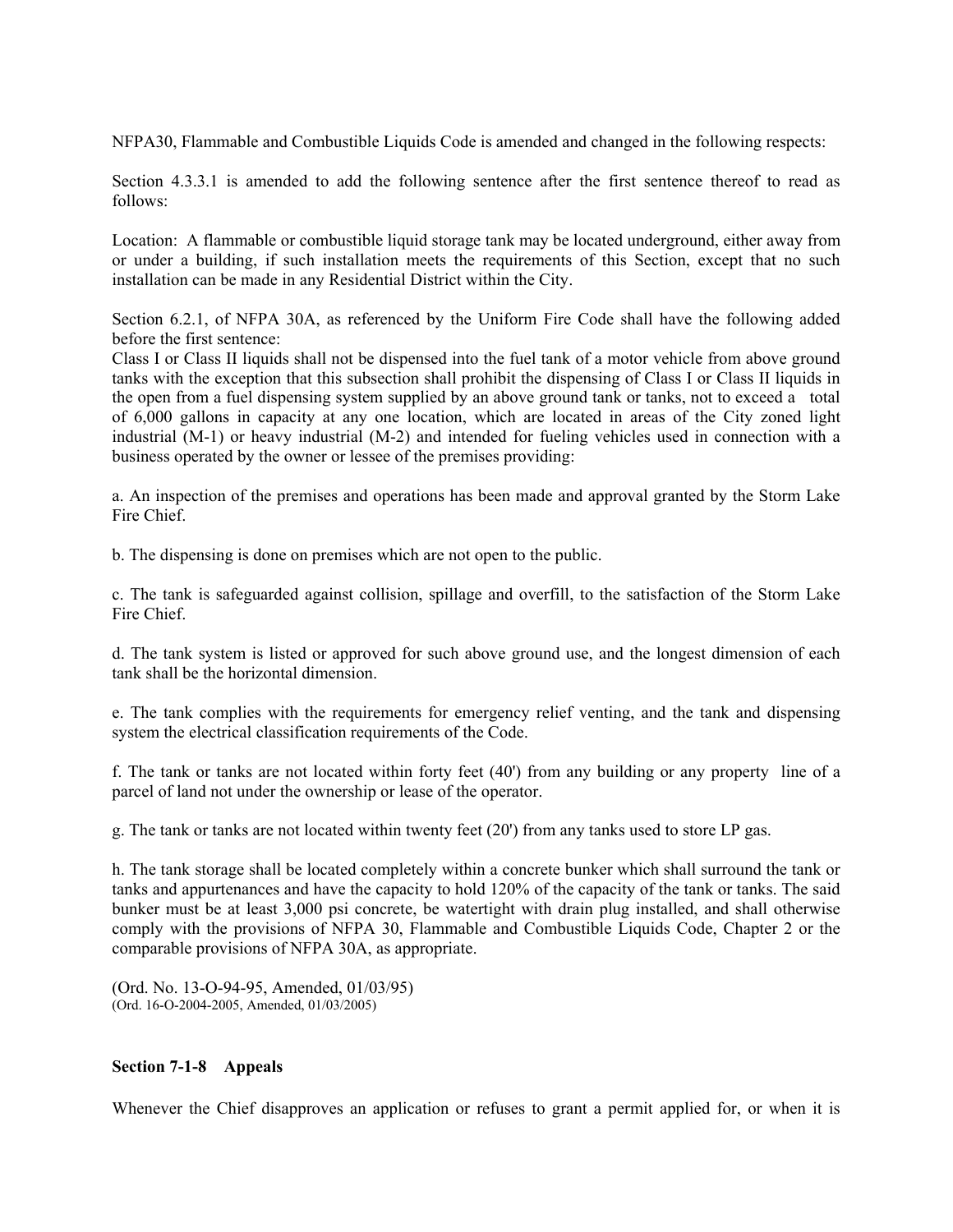claimed that the provisions of the Code do not apply or that the true intent and meaning of the Code have been misconstrued or wrongly interpreted, the applicant may appeal from the decision of the Chief to the Board of Appeals within thirty (30) days from the date of the decision appealed. (Ord. Ord. 03-O-2001-2002, Amended, 08/20/2001)

## **Section 7-1-9 New Materials, Processes Or Occupancies Which May Require Permits**

The City Administrator, the Chief and the Chief of the Bureau of Fire Prevention shall act as a committee to determine and specify, after giving affected person an opportunity to be heard, any new materials, processes or occupancies for which permits are required in addition to those now enumerated in said Code. The Chief of the Bureau of Fire Prevention shall post such list in a conspicuous place in his/her office, and distribute copies thereof to interested persons.

## **Section 7-1-10 Municipal Infraction**

A violation of any of the provisions of this Chapter shall constitute a Municipal infraction subject to the penalties and alternative relief authorized by Title 1, Chapter 20 of this Code and by Section 364.22 of the Code of Iowa.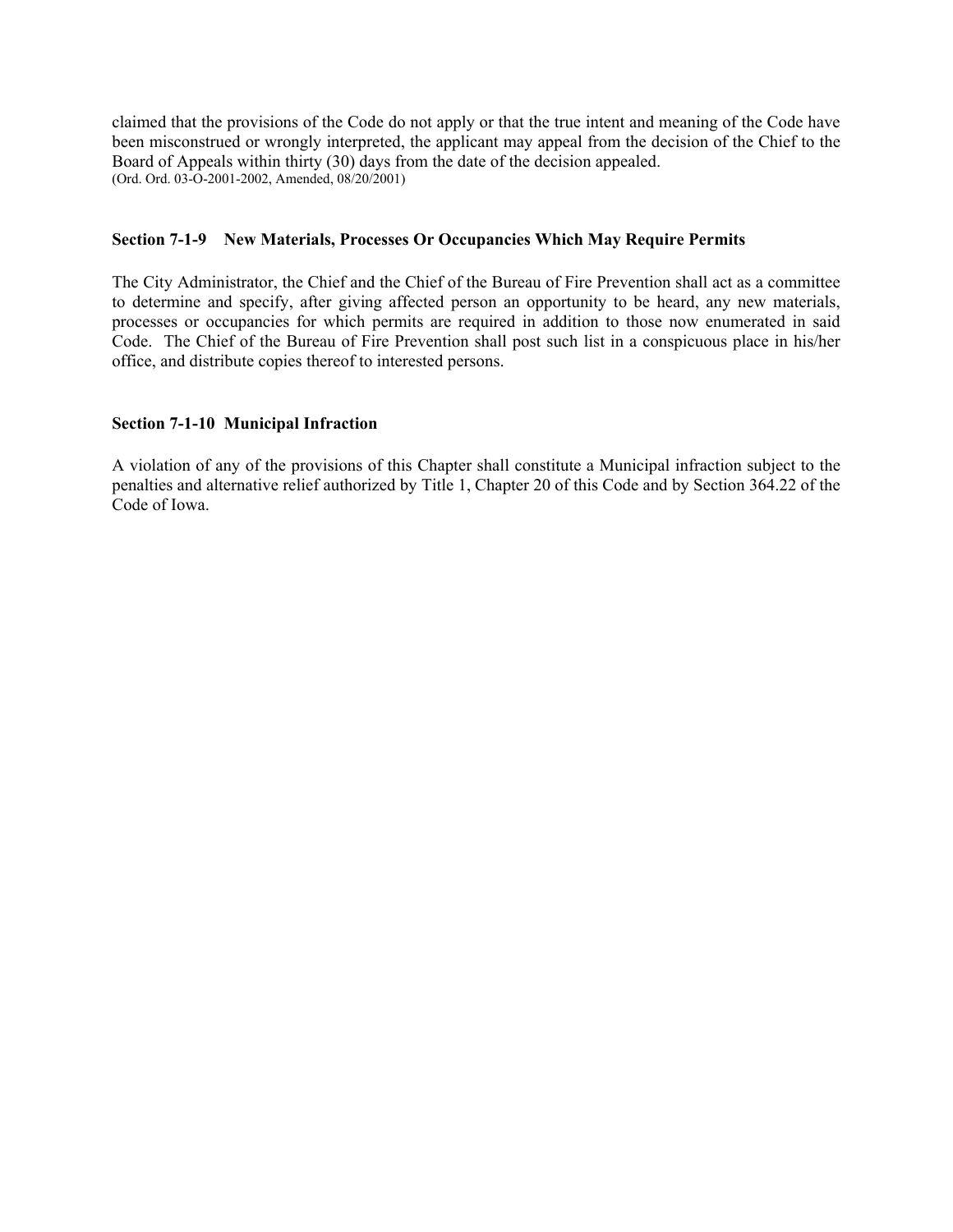# **Chapter 7-2**

# **BAN ON OPEN BURNING**

#### **Sections:**

| $7 - 2 - 1$   | <b>Ban On Open Burning</b>    |
|---------------|-------------------------------|
| $7 - 2 - 2$   | <b>Permitted Open Burning</b> |
| $7 - 2 - 3$   | <b>Municipal Infraction</b>   |
| Section 7-2-1 | <b>Ban On Open Burning</b>    |

No person shall burn trash, garbage, refuse or other materials within the City of Storm Lake unless burned within a closed incinerator capable of trapping burned particles and equipped with a chimney or similar device, subject, however, to the special exception contained in 7-2-2.

## **Section 7-2-2 Permitted Open Burning**

A. Following A Disaster:

The Fire Chief may authorize limited periods of open burning to assist in the clean up of debris in the aftermath of manmade or natural disasters such as tornadoes and ice storms.

B. Training Fires:

The scheduled burning of a structure or a field of prairie grass for the purpose of training member of the Fire Department which has been requested by the Fire Chief and approved by the Director of Public Safety and the City Administrator.

C. Recreational Fires:

A recreational fire is a fire for religious, ceremonial, cooking, camping or social purposes. Permitted recreational fires include fires in an outdoor fireplace or a barbecue pit.

Fires on the open ground, or in a fire ring, are permitted recreational fires if 1) they are authorized by the owner of the property on which they are located; 2) the fire has a total fuel area three feet (3') or less in diameter and two feet (2') or less in height; and 3) the fire is not located within twenty-five feet (25') of any structure.

In addition, to qualify as a recreational fire, all of the following requirements must be met:

1. The fuel used must be clean, dry firewood or charcoal only. No yard waste (other than clean dry tree limbs cut to be the equivalent of firewood), house waste, rubbish, paneling, treated lumber or construction debris may be burned nor may any materials containing glass, paint, solvents or which contain high moisture or sap content which may produce noxious fumes or dense smoke.

2. Recreational fires are not permitted when the wind speed exceeds 20 mph or under drought conditions when the Fire Chief has proclaimed a ban on such fires.